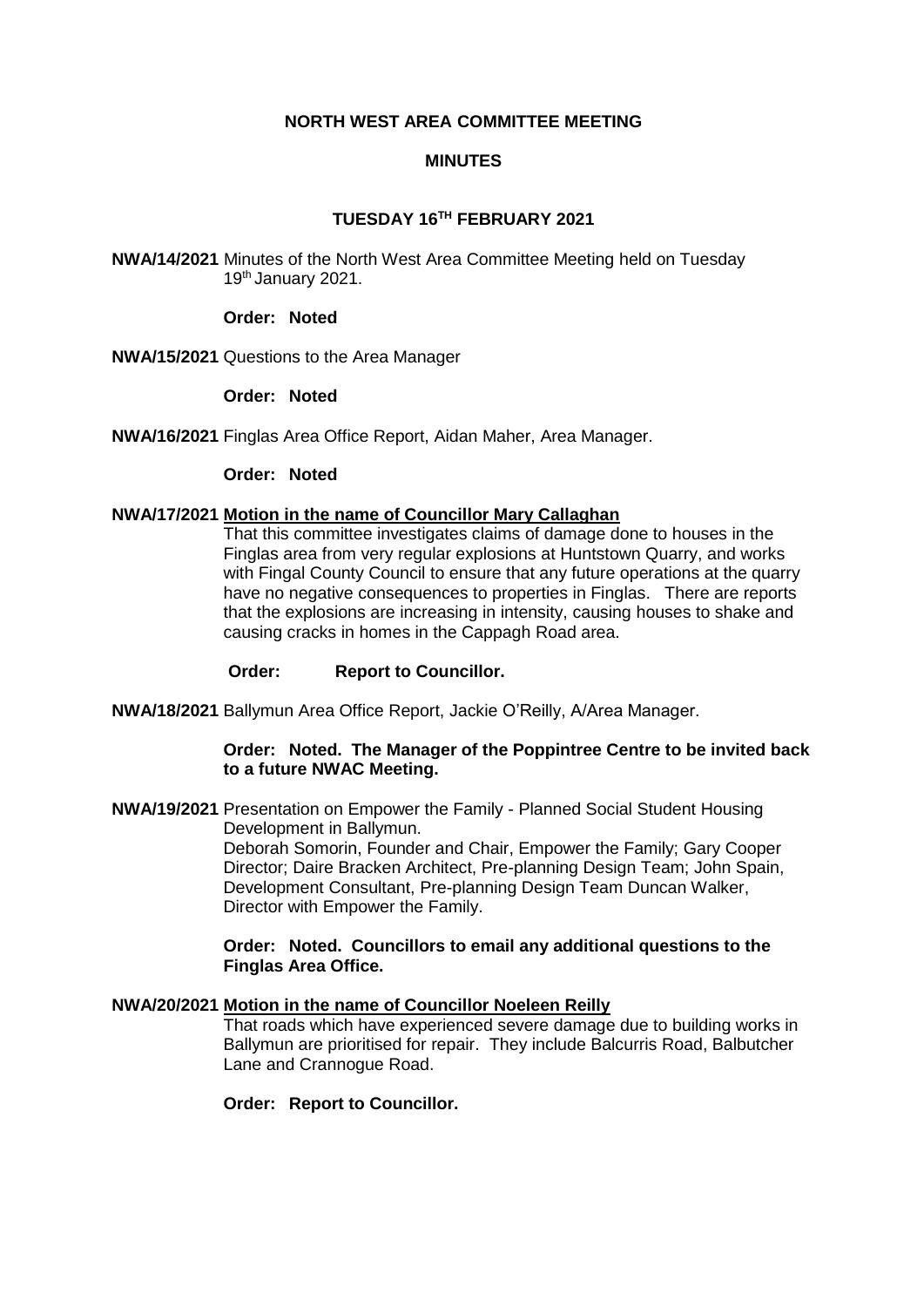# **NWA/21/2021 Motion in the name of Councillor Noeleen Reilly**

That the new Northside Depot in Ballymun looks at creating an Apprenticeship Scheme for at risk young people in the area in a variety of different skills.

### **Order: Report to Councillor.**

**NWA/22/2021** Housing Allocation Report

# **Order: Noted**

**NWA/23/2021** Public Domain Report, Catherine Brophy Walsh, Public Domain Officer

### **Order: Noted**

**NWA/24/2021** Sports & Wellbeing Partnership Report

**Order: Noted**

**NWA/25/2021** Traffic Service Requests, Status Report

### **Order: Noted**

**NWA/26/2021** Minutes of the Traffic Advisory Group (TAG) Meeting

#### **Order: Noted**

**NWA/27/2021** Road Maintenance Report. Pat O'Halloran, Senior Executive Engineer, present to respond to questions submitted and draft 2021 Works Programme (Report circulated separately).

### **Order: Noted**

**NWA/28/2021** DCC Decade of Commemorations Programme for 2021

# **Order: Noted**

# **NWA/29/2021 Motion in the name of Councillor Anthony Connaghan**

That this Area Committee requests the Chief Executive to instigate consultation to provide a bike/skate park to the Northwest Area and that funding for the project is included in the next Capital Programme.

## **Order: Report to Councillor.**

## **NWA/30/2021 Motion in the name of Councillor Caroline Conroy**

To ask this Area Committee to add a heading of Climate Action on our Agenda going forward. Dublin City Council made a commitment through the Climate Action Plan to tackle the Climate Crisis through all it does as a Council. I think it would be good for DNW to illustrate how we are tackling Climate crisis at a local level.

#### **Order: Report to Councillor.**